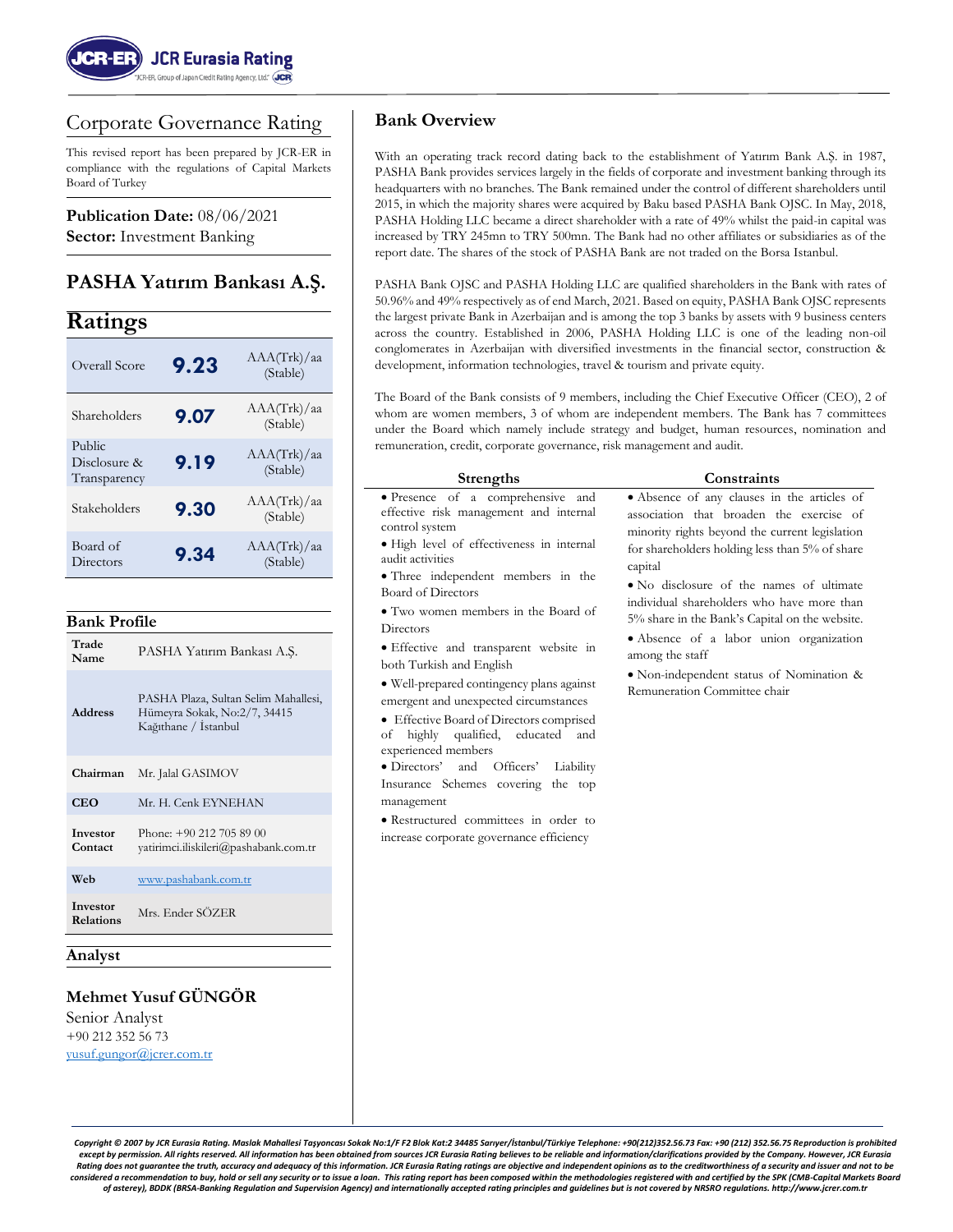

# **1. Rating Methodology and Executive Summary**

This revised report was prepared in light of JCR Eurasia Rating's original methodological procedures in accordance with the Corporate Governance Principles (the code) set by the Capital Markets Board (CMB) and states PASHA Bank's level of compliance with Corporate Governance Principles as of June 2021.

The Capital Markets Board's Corporate Governance Principles were first made public in 2003. Important revisions and changes were made at the beginning of 2012, in January 3, 2014 and October 2, 2020 as detailed in the Communiqué II-17.1 (accessible on [www.spk.gov.tr\)](http://www.spk.gov.tr/)

The CMB pursued a significant change regarding the methodology of calculation of compliance rating scores in the beginning of 2014. Based on the recent CMB legislation, the new scoring methodology consists of two stages in which companies are allocated a base and a full score. In the new system, companies are first assigned a base score with a maximum of 85 points determining their compliance with the rules and practices outlined in the Code. In the second stage, an additional 15 points may be awarded depending on the efficient implementation and value creation achieved through practices exceeding those specified in the principles. Practices not stated in the Code but determined by JCR Eurasia Rating as best governance practices are also taken into account in the assignment of additional points. With these changes, CMB put special emphasis on functional compliance along with structural compliance to the Code and scores are put under pressure mathematically as a result of the new calculation in two stages.

The Code consists of four main sections: Shareholders, Public Disclosure and Transparency, Stakeholders and Board of Directors. These main sections' coefficients, which were determined by the CMB, have been recently changed with the latest weight composition as outlined below;

- Shareholders: 25%
- Public Disclosure and Transparency: 25%
- Stakeholders: 15%
- Board of Directors: 35%

These coefficients were 25%, 35%, 15% and 25%, respectively, prior to 2014.

Subject to the preservation of the integrity of CMB regulations and regulations related to the Borsa Istanbul Corporate Governance Index and compliance with the limitations thereof, this report also covers such topics as implementations regarding "**Outlook**" determinations all of which exist in JCR Eurasia Rating's original methodological structure.

Findings and assessments within the content of the report are based on information and documents disclosed by the Bank to the public through various channels and also submitted to JCR Eurasia Rating in writing and verbal communication, as well as reports and statistics Publicly disclosed on Public Disclosure Platform (PDP).

Distinct levels of the 4 main categories regarding compliance with the CMB Corporate Governance Principles are exhibited in the following table. The overall score has been calculated based on weightings determined for these 4 categories in line with CMB regulations.

The general compliance level of PASHA Bank with Code as of June 2020, and the corresponding levels within the JCR Eurasia's notation were as follows;

| <b>June 08, 2020</b>                        |                  |                            |                    |               |  |
|---------------------------------------------|------------------|----------------------------|--------------------|---------------|--|
| Fields                                      | <b>Numerical</b> | Convergence                | <b>Notch</b>       |               |  |
|                                             | Value            | Level                      | degree             | Outlook       |  |
| Shareholders                                | 90.70            | AAA (Trk)<br>(Distinctive) | (aa)<br>(Superior) | <b>Stable</b> |  |
| Public<br>Disclosure<br>and<br>Transparency | 91.90            | AAA(Trk)<br>(Distinctive)  | (aa)<br>(Superior) | <b>Stable</b> |  |
| Stakeholders                                | 92.13            | AAA(Trk)<br>(Distinctive)  | (aa)<br>(Superior) | <b>Stable</b> |  |
| Board of<br>Directors                       | 92.95            | AAA(Trk)<br>(Distinctive)  | (aa)<br>(Superior) | <b>Stable</b> |  |
| Overall                                     | 91.99            | AAA(Trk)<br>(Distinctive)  | (aa)<br>(Superior) | <b>Stable</b> |  |

JCR Eurasia Rating's notation system may be viewed at: [http://www.jcrer.com.tr/Upload/Files/Reports/538\\_kyd](http://www.jcrer.com.tr/Upload/Files/Reports/538_kyder_notation_oct2010.pdf) [er\\_notation\\_oct2010.pdf](http://www.jcrer.com.tr/Upload/Files/Reports/538_kyder_notation_oct2010.pdf)

Finally, at the end of previous monitoring period, a comprehensive rating review was performed in June 2021. The Bank's overall compliance note has been increased to 9.23 from 9.20.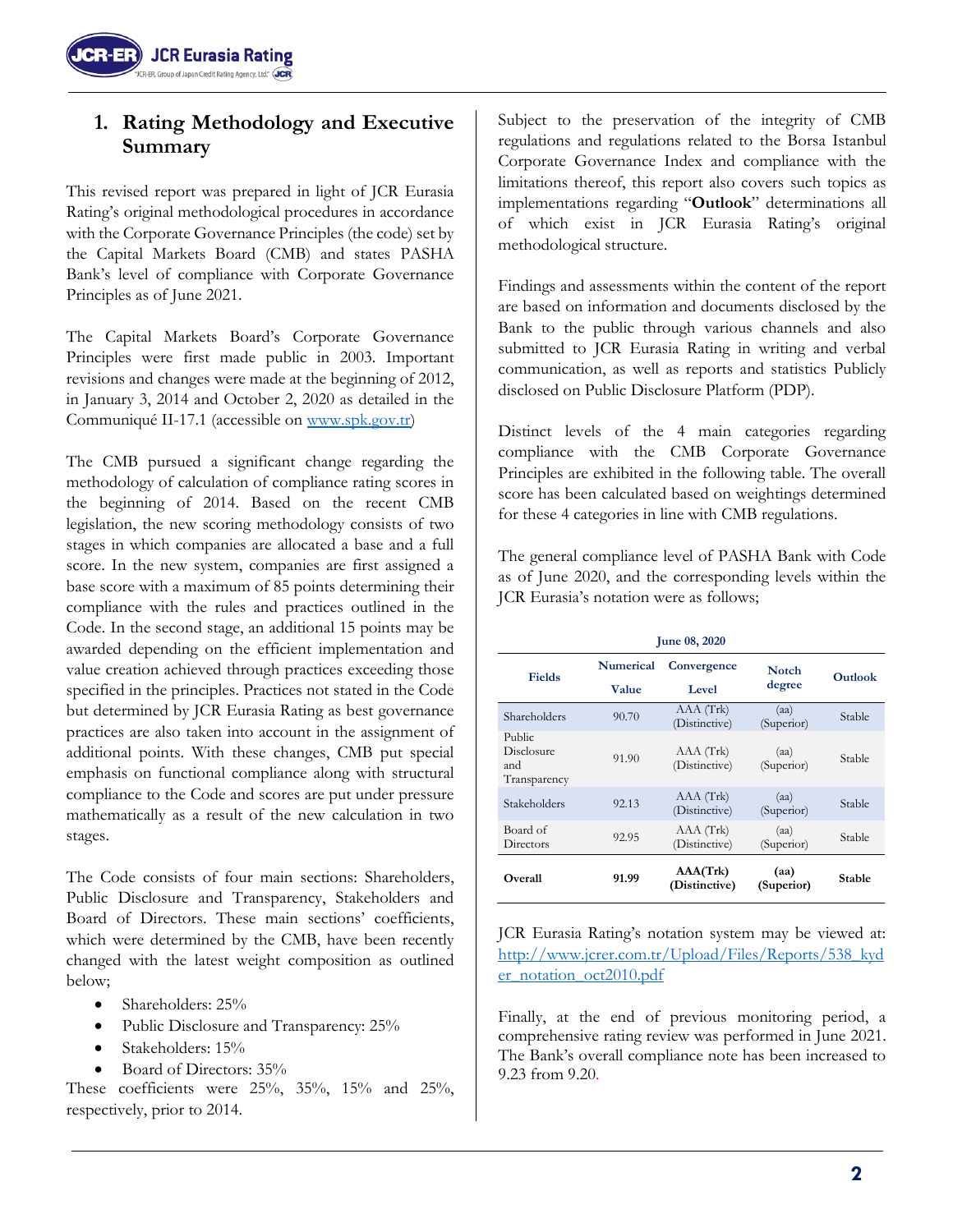

- The content of the "Sustainability, Environment and Social Responsibility Policy" has been updated in accordance with the "Sustainability Principles Compliance Framework" published under the Corporate Governance Communiqué (II-17.1).
- The "Human Resources and Remuneration Committee" was restructured under two separate committees as; "Human Resources Committee" and "Nomination and Remuneration Committee" in order to increase corporate governance efficiency.
- In order to offer international career opportunities to employees, in-group rotation and back-up projects were initiated within PASHA Holding Group Companies in 2020.
- The Core Banking Project, initiated by PASHA Bank in line with the 2018-2020 strategy plan, was completed on September 11, 2020. The project aimed to increase operational efficiency and meet customer needs quickly.

These positive developments are factors behind this increase in compliance. The Bank's compliance level and their corresponding notes are outlined below:

- Numerical value of **9.23**
- Convergence Level **AAA(Trk)** representing the category of **"Distinctive Compliance"**
- Notch degree **(aa)** representing the category of **"Superior"**
- Outlook (**Stable**)

| June 08, 2021                               |                           |                            |                        |                |  |
|---------------------------------------------|---------------------------|----------------------------|------------------------|----------------|--|
| <b>Fields</b>                               | <b>Numerical</b><br>Value | Convergence<br>Level       | <b>Notch</b><br>degree | <b>Outlook</b> |  |
| Shareholders                                | 90.70                     | AAA(Trk)<br>(Distinctive)  | (aa)<br>(Superior)     | <b>Stable</b>  |  |
| Public<br>Disclosure<br>and<br>Transparency | 91.90                     | AAA(Trk)<br>(Distinctive)  | (aa)<br>(Superior)     | <b>Stable</b>  |  |
| Stakeholders                                | 93.03                     | AAA(Trk)<br>(Distinctive)  | (aa)<br>(Superior)     | Stable         |  |
| Board of<br>Directors                       | 93.40                     | AAA (Trk)<br>(Distinctive) | (aa)<br>(Superior)     | Stable         |  |
| Overall                                     | 92.29                     | AA(Trk)<br>(Distinctive)   | (aa)<br>(Superior)     | <b>Stable</b>  |  |



#### **Outlook**

JCR Eurasia Rating is of the opinion that during the upcoming monitoring period following the publication date of this report the Bank will maintain its level of compliance on an overall basis. For this reason, the outlook for the Bank has been determined as **"Stable".**

# **2. Bank Overview**

With roots dating back to 1987, PASHA Bank was originally established with the name of Yatırım Bank A.Ş. in Istanbul and represents the first foreign capitalized investment bank in Turkey, having operated under different shareholder groups until 2015. Following the acquisition of the majority shares by Baku-based PASHA Bank OJSC, which is a regional financial group, the title changed to PASHA Yatırım Bankası A.Ş. and it adopted the Bank name of PASHA Bank.

Following its take-over by PASHA Bank OJSC in 2015, the Bank's paid-in capital was increased to TRY 255mn whilst the Bank undertook its first debt instrument issuance through sale to qualified investors in 2016. The Bank successfully completed its first merger & acquisition transaction in 2017. In addition, the Bank carried out the first Eurobond issuance targeted at the Azerbaijani market with a 5-year maturity as well as executing the first "Debt Instrument Issuance Intermediation" transaction in the same year. In FY2018, PASHA Holding LLC became the qualified shareholder of the Bank with a rate of 49% and its paid-in capital was increased to TRY 500mn. In line with its long-term expansion plans the Bank moved to its new headquarters and completed the first Eurobond issuance denominated in EUR in 2019 and acted as an intermediary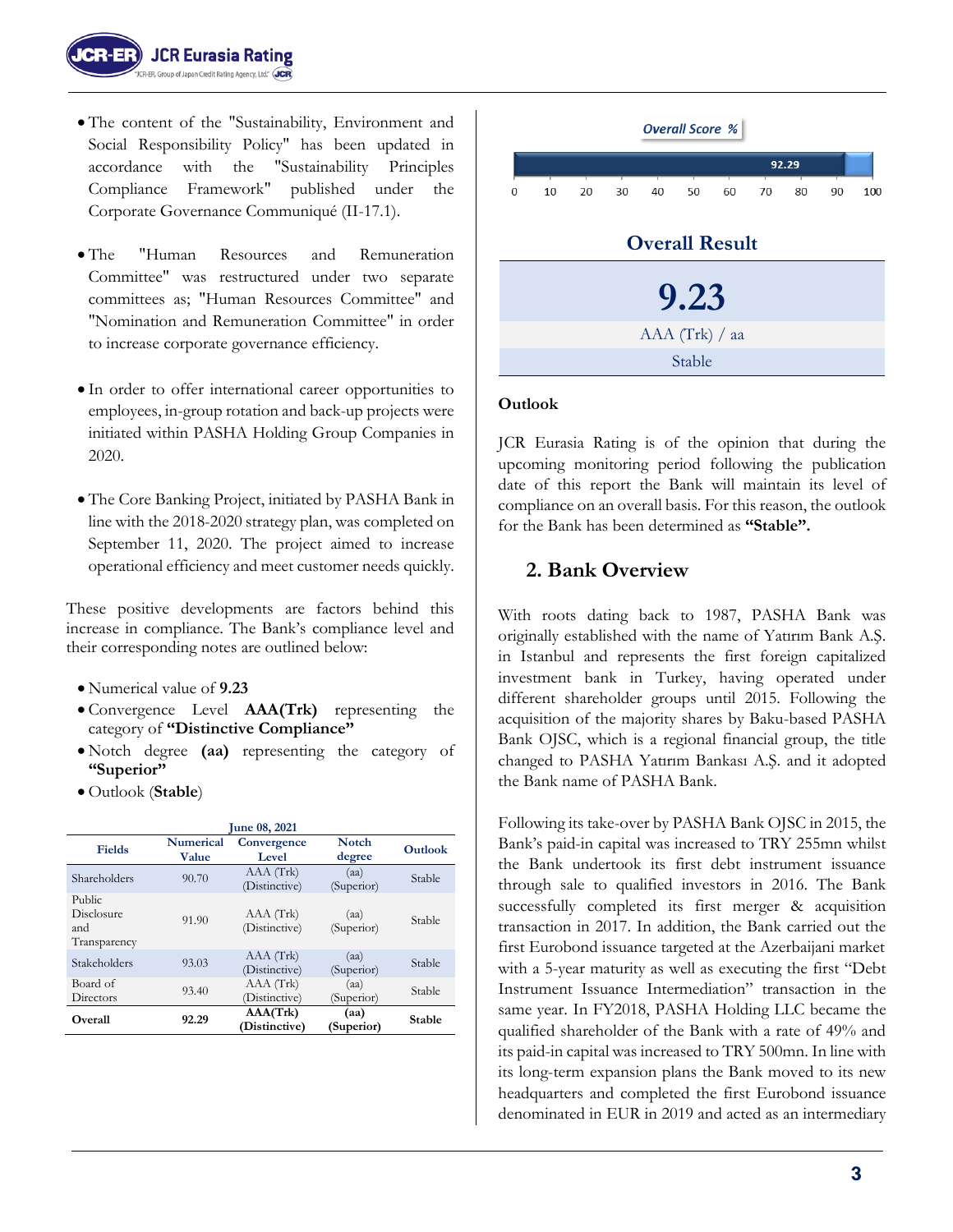

in the first asset backed security issuance along with participation in the venture capital funds and also provided funding from domestic capital markets through lease certificate issuance on the back of leasing receivables for the first time in 2020.

The Bank conducts its operations centrally through its headquarters in Istanbul and had no branches as of the report date. On the other hand, the number of personnel employed across Bank operations amounted to 53 as of end March, 2021. (FYE2020:56)

PASHA Bank OJSC and PASHA Holding LLC are the qualified shareholders of the Bank with rates of 50.96% and 49.00% and brief information about the two leading shareholders has been provided below. It must be noted that Reveri LLC and Bless LLC are the ultimate qualified shareholders in the Bank with equal rates of 29.23% along with Ador LLC with a share of 14.36%.

PASHA Bank OJSC, is the largest private bank in Azerbaijan based on equity and among the top 3 banks by assets, was established in 2007. The Bank offers a wide spectrum of financial services including investment banking, trade financing and asset management with clients largely drawn from the non-oil sectors of the economy. With headquarters located in Baku, the Bank operates with 6 business centers, 3 branches and 1 FX offices which was followed by the opening of the first foreign subsidiary in Georgia in 2013 and Turkey in 2014.

As of FYE2020, on a consolidated basis, the Bank had a paid-in capital of AZN 354.5mn along with assets and equity of AZN 6.11bn and AZN 591.9mn along with the employment of more than 800 personnel as of FYE2020. The shareholder structure of the Bank has been updated with minor changes compared to the previous year, with PASHA Holding LLC representing the qualified shareholder with a rate of 57.00%, followed by Ador LLC, Mr. Arif Pashayev and Mr. Mir Jamal Pashayev with rates of 28%, 10% and 5% respectively.

PASHA Holding LLC, which is the ultimate qualified shareholder, was established in 2006 and is an investment holding with interests in the fields of banking, insurance, construction, property development and tourism sectors. In addition to controlling stakes in PASHA group companies, the Group undertakes minority private equity investments. Apart from PASHA Bank, subsidiaries in the

financial group include Kapital Bank, PASHA Insurance, PASHA Life Insurance, PASHA Capital Investment Company, PASHA Investment, PASHA Technology, Competo. Bless LLC and Reveri LLC hold equal shares with rates of 37.5% followed by Mr. Arif Pashayev and Mr. Mir Jamal Pashayev with a rates of 15% and 10% respectively.

As of March 31, 2021, PASHA Bank had an asset size of TRY 2.44bn (FYE2020: 2.18bn), loans (including leasing) of TRY 1.75bn (FYE2020: TRY 1.49bn), equity of TRY 576mn (FYE2020: TRY 563mn) along with a net profit figure of TRY 13.76mn (1Q2020: net profit of TRY 8.48mn)

The Board of the Bank consists of 9 members, including the Chief Executive Officer (CEO), 2 of whom are women members, 3 of whom are independent members. The Board meetings are held via physical attendance or in an electronical setting. There are 7 sub-committees operating under the Board which namely include credit, strategy and budget, human resources, nomination and remuneration, corporate governance, risk management and audit. The working principles of the mentioned committees have been summarized in the Bank's annual report and on the website.

# **3. Shareholders**

The Bank succeeded in maintaining its level of compliance in this main section in the previous monitoring period.

The Bank's compliance level in this section and their corresponding notes are outlined below;

- Numerical value is **9.07,**
- Convergence Level **AAA(Trk)** representing the category of **"Distinctive Compliance",**
- Notch degree **(aa)** representing the category of **"Superior",**
- Outlook **(Stable)**

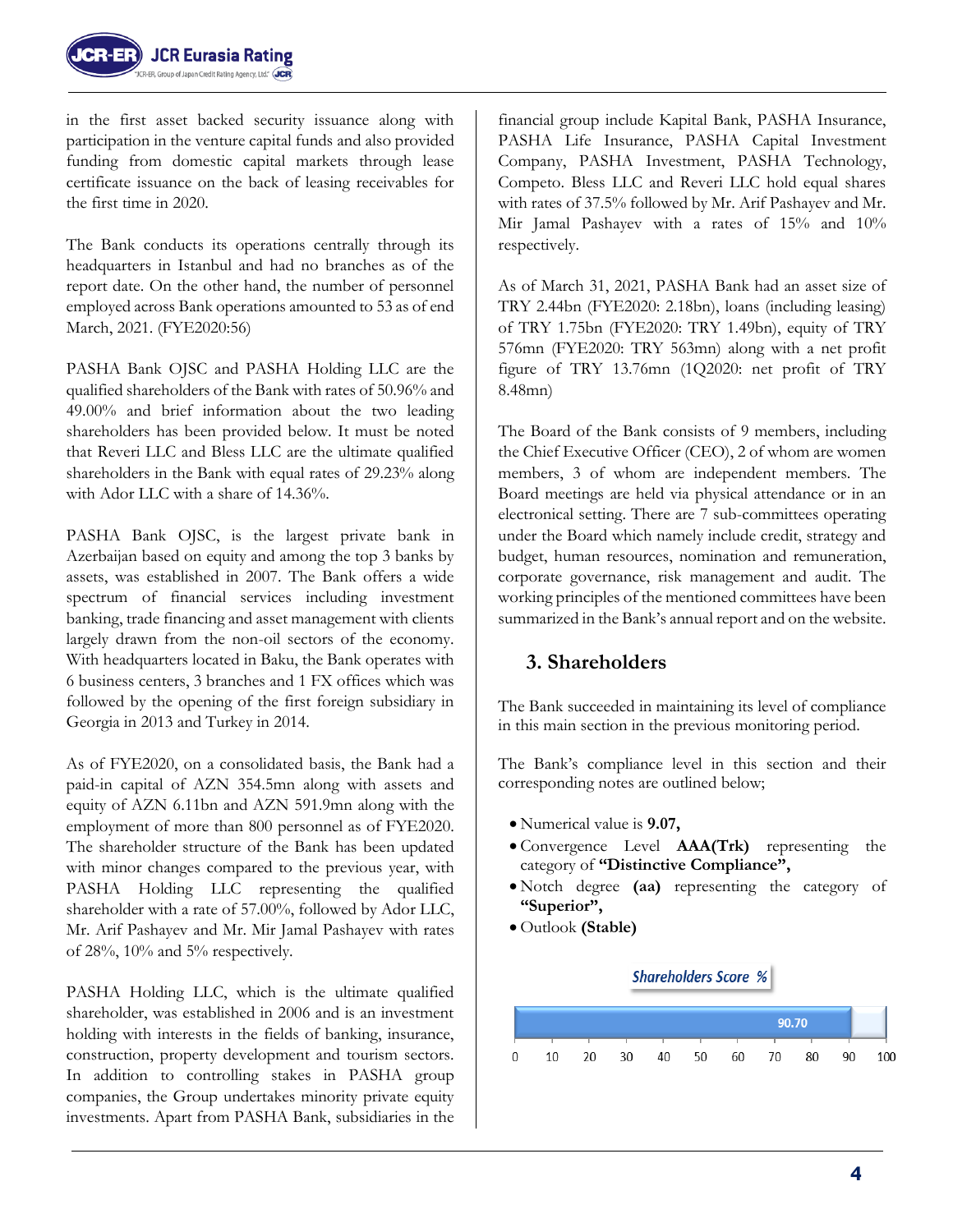



#### **Activities carried out during the monitoring period in the Shareholder field:**

- $\checkmark$  The 2020 Ordinary Shareholders Meeting was held on March 18, 2021 at 10.30 a.m. at the Bank's headquarters. Pre-meeting preparations, announcements and invitations were carried out by the Corporate Secretary and the Legal Departments according to the Code. Within the framework of democratic principles, all shareholders were treated equally in the meeting, the Bank's 2020 activities were outlined, all shareholders were given the right to address each agenda item and voting was done by an open show of hands. Following the meeting the relevant documents were disclosed to investors on the website.
- $\checkmark$  No lawsuit was opened by shareholders to cancel the resolutions made in the shareholders' meeting.
- $\checkmark$  There is no change in the articles of association of the Bank.
- $\checkmark$  The Investors Relations Department prepares the financial presentations of the Bank every quarter and submits to the investors on the website.
- ✓ The Bank realized TRY31.38mn of profit during FYE2020. After setting aside TRY1.57mn as legal reserves, TRY29.81mn was designated as extraordinary reserves. The dividend distribution table was disclosed to the public via the company's website and the PDP following the general meeting.

#### **Outlook**

JCR Eurasia Rating is of the opinion that during the upcoming monitoring period following the publication date of this report the Bank will maintain its level of compliance in the Shareholders main section. For this reason, the outlook for this section has been determined as **"Stable".**

# **4. Public Disclosure and Transparency**

The Bank succeeded in maintaining its level of compliance in this main section in the previous monitoring period.

The Bank's compliance level in this field and their corresponding notes are outlined below;

- Numerical value of **9.19,**
- Convergence Level **AAA(Trk)** representing the category of **"Distinctive Compliance",**
- Notch degree **(aa)** representing the category of **"Superior",**
- Outlook (**Stable**)

**Public Disclosures and Transparency Score %** 



# **Public Disclosure and Transparency Result**



#### **Activities carried out during the monitoring period in this field:**

- ✓ The Bank's quarterly financial statements were released to the public within the period specified by CMB legislation and posted on the website.
- $\checkmark$  A total of 88 notifications in the monitoring period was disclosed to the PDP. Following these disclosures, no extra information was requested.
- $\checkmark$  The annual report for 2020 was published successfully with a high compliance level with the Code.
- $\checkmark$  The Bank's website is kept up to date in both Turkish and English.
- ✓ PASHA Bank discloses important policies in terms of public disclosure such as Disclosure Policy, Corporate Governance Policy etc. on the website.
- ✓ Significant improvements in the Bank's organizational structure and operations are published in a timely manner.
- Obligations regarding administrative fines and irregularity penalties imposed by regulatory and supervisory institutions due to legislative incompatibilities were fulfilled by taking advantage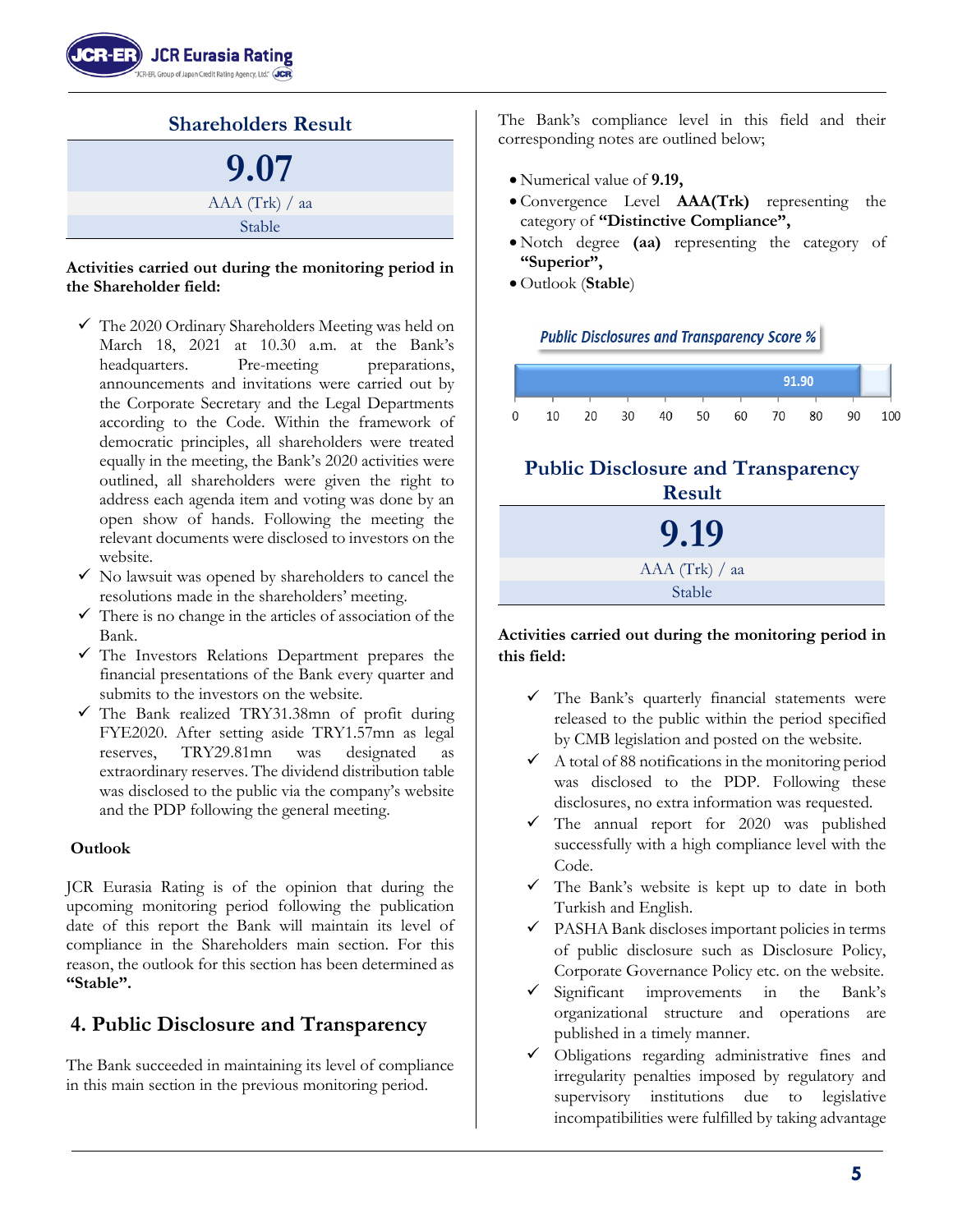of the discounts permitted by the legislation, and within this scope, TRY95k was paid.

 $\checkmark$  The Bank's 2020 financial tables were audited by the independent audit firm Güney Bağımsız Denetim ve SMMM A.Ş. (a member firm of Ernst & Young Global Limited). The same audit firm will continue to carry out independent audit activities in 2021.

# **Outlook**

JCR Eurasia Rating is of the opinion that during the upcoming monitoring period following the publication date of this report the Bank will maintain its level of compliance in the Public Disclosure and Transparency main section. For this reason, the outlook for this section has been determined as **"Stable".**

# **5. Stakeholders**

This main section's score has been increased to 9.30 from 9.21. The reasons behind this increase are;

- The content of the "Sustainability, Environment and Social Responsibility Policy" has been updated in accordance with the "Sustainability Principles Compliance Framework" published under the Corporate Governance Communiqué (II-17.1).
- In order to offer international career opportunities to employees, in-group rotation and back-up projects were initiated with PASHA Holding Group Companies in 2020.
- The Core Banking Project, initiated by PASHA Bank in line with the 2018-2020 strategy plan, was completed on September 11, 2020. The project aimed to increase operational efficiency and meet customer needs quickly.

The compliance level of the Bank's practices in the field of stakeholders with the Code has been determined as below:

- Numerical value is **9.30,**
- Convergence Level **AAA(Trk)** representing the category of **"Distinctive Compliance",**
- Notch degree **(aa)** representing the category of **"Superior",**
- Outlook (**Stable**)



#### **Activities carried out during the monitoring period in the Stakeholders field:**

- $\checkmark$  The Bank hired 10 new employees, 14 employees left the Company and no retired employee is present. No loss in employee rights was observed during these developments. As of May 2021, number of personnel employed within the Company is 57.
- There is no notable lawsuit filed by the employees in monitoring period
- No lawsuits were filed against the Bank by service providers.
- The content of the "Sustainability, Environment and Social Responsibility Policy" has been updated in accordance with the "Sustainability Principles Compliance Framework" published under the Corporate Governance Communiqué (II-17.1). In this framework, the "Unfunded Activities List" has been determined. In the updated policy, the definition of "Sustainability" and "General Principles and Rules" has been expanded, "Responsibilities Towards Stakeholders" has been updated. The responsibilities of the units, whose responsibilities are specified in the policy, are explained in detail, taking into account the Capital Markets Board Corporate Governance Communiqué No. II-17.1.
- ✓ The Core Banking Project, initiated by PASHA Bank in line with the 2018-2020 strategy plan, was completed on September 11, 2020. The project aimed to increase operational efficiency and meet customer needs quickly.
- ✓ In order to offer international career opportunities to employees, in-group rotation and back-up projects were initiated within PASHA Holding Group Companies in 2020.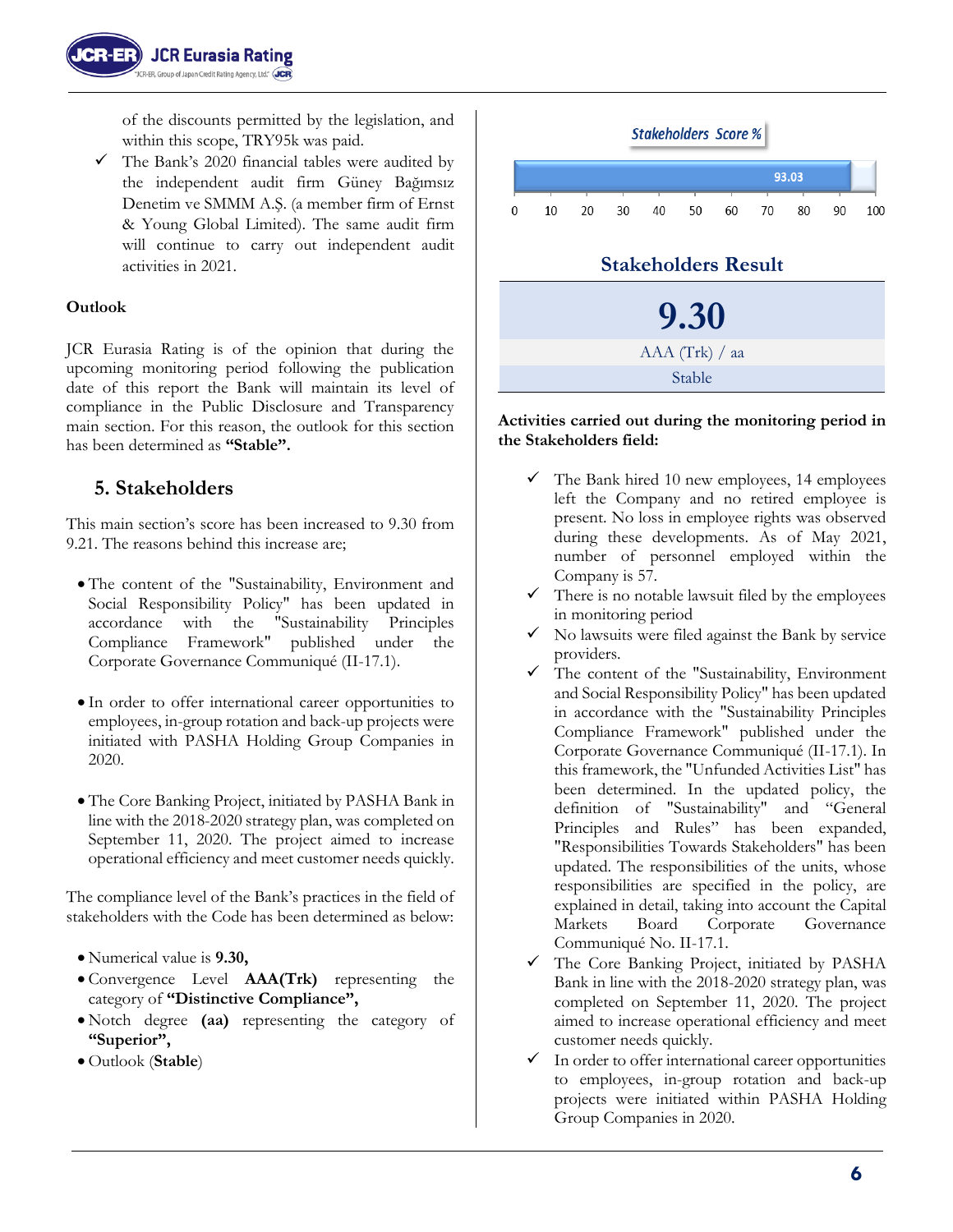

- $\checkmark$  Group-based projects were carried out in order to create a common policy of conflict of interest and a framework of ethical principles in order to ensure standardization in terms of practices in PASHA Group companies.
- $\checkmark$  In accordance with the dynamics of the COVID-19 process, all technological processes of the Bank have been made appropriate, necessary awareness training has been provided and supported with educational documents in order to enable the personnel to work remotely.
- $\checkmark$  PASHA Bank discloses the important policies for the stakeholders such as Sustainability, Environment and Social Responsibility Policy, Donation and Aid Policy, Conflict of Interests Policy, Ethical Rules etc. on the website.
- ✓ Studies initiated to provide hope for orthopedically disabled people within the scope of social responsibility projects continue. In addition, İzmir earthquake victims were supported with donations made to AKUT in order to contribute to society. Additionally, after the İzmir earthquake occurred in November 2020, the Bank donated TRY100k to the İzmir Province Social Assistance and Solidarity Foundation.

#### **Outlook**

JCR Eurasia Rating is of the opinion that during the upcoming monitoring period following the publication date of this report the Bank will maintain its level of compliance in the Stakeholders main section. For this reason, the outlook for this section has been determined as **"Stable".**

# **6. Board of Directors**

This main section's score has been increased to 9.34 from 9.30. The reasons behind this increase are;

• The "Human Resources and Remuneration Committee" was restructured under two separate committees as; "Human Resources Committee" and "Nomination and Remuneration Committee" in order to increase corporate governance efficiency.

The Bank's compliance level in this section and their corresponding notes are outlined below:

• Numerical value is **9.34,**

- Convergence Level **AAA(Trk)** representing the category of **"Distinctive Compliance",**
- Notch degree **(aa)** representing the category of **"Superior",**
- Outlook (**Stable**)



# **Board of Directors Result**



#### **Activities carried out during the monitoring period in this field:**

- $\checkmark$  At the general meeting held on March 18, 2021 the shareholders approved the 2020 activities of the Board of Directors.
- ✓ Liability insurance for board members and top managers was renewed by the Bank. The current policy is valid for 28 May 2022.
- The Electronic Board of Directors Meeting System (e-BDS) project was initiated in order to hold Board of Directors meetings electronically and in accordance with Article 1527 of the Turkish Commercial Code. The system is planned to be implemented by the end of June 2021.
- ✓ During the monitoring period, the Internal Control Unit Manager was awarded the CISA (Certified Information Systems Auditor) certificate and was appointed as the information technologies internal control officer.
- ✓ Within the scope of credit and operational risk, the current risk assessment model has been reviewed and renewed in line with needs and rating model results are integrated into bank systems.
- In accordance with the Banking Law and related legislation, there are no administrative or judicial penalties or sanctions imposed on the Members of the Board of Directors.
- ✓ Independent Board Member Meriç Uluşahin resigned from her position on August 12, 2020 and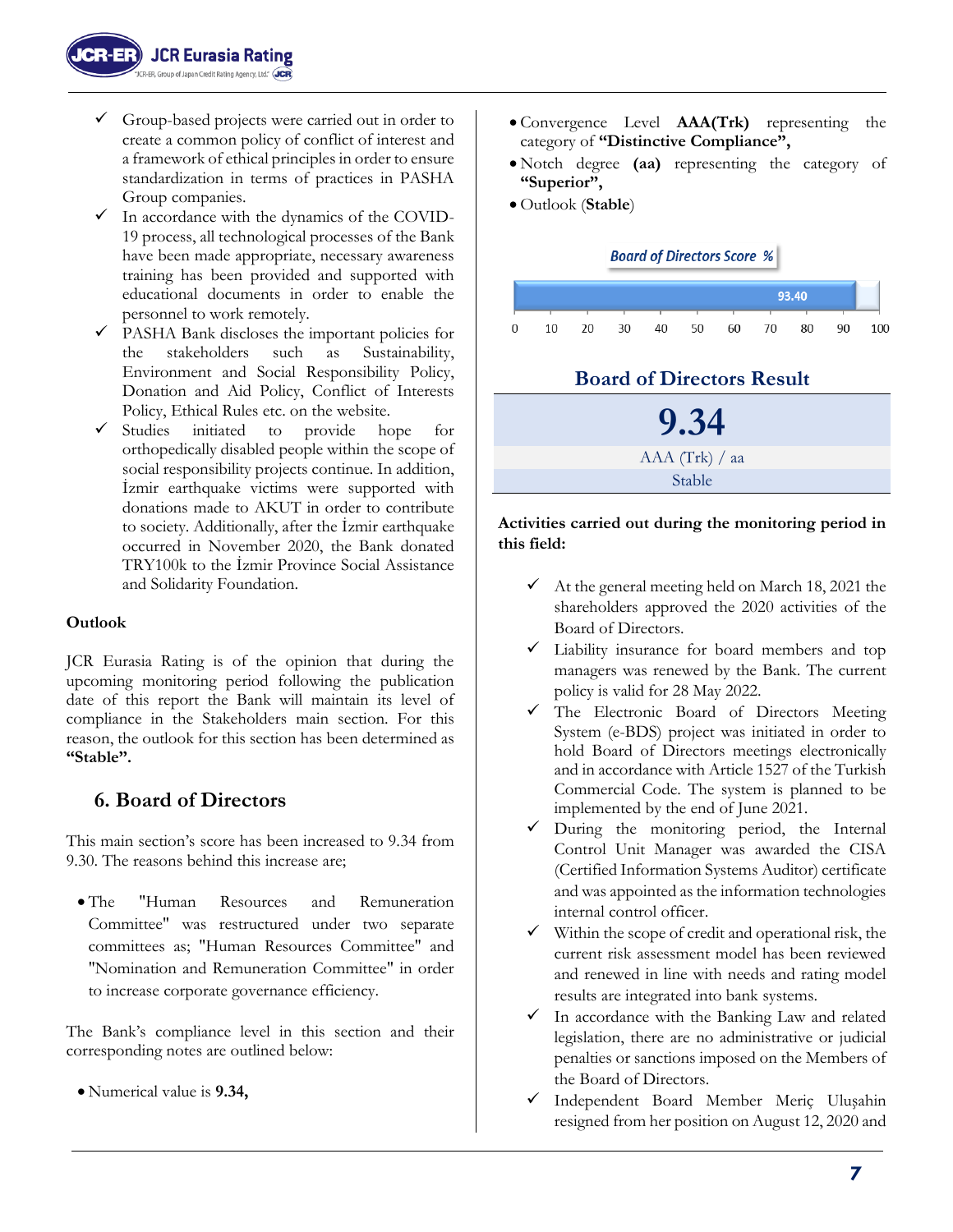Mr. Furkan Evranos was appointed to replace her on May 25, 2021.

- ✓ Independent Board Member Furkan Evranos was appointed as the Chairperson of the Audit Committee and Chairperson of the Corporate Governance Committee on May 25, 2021.
- $\checkmark$  As of February 01, 2021, the "Human Resources" and Remuneration Committee" was restructured under two separate committees as; "Human Resources Committee" and "Nomination and Remuneration Committee" in order to increase corporate governance efficiency.
- ✓ Mr.Uğur Koç, Deputy CEO responsible for Credits, Change and Project Management and Information Technologies, stepped down from his position with a request for retirement on 31 March 2021 and Mr.Özer Baran was appointed to replace him on April 09, 2021.
- $\checkmark$  These changes were disclosed in a timely manner to the PDP and the website.
- ✓ All planned internal audit and control activities were successfully performed and reported to the Bank's Board of Directors and Bank's controlling shareholder PASHA Holding in 2020.
- $\checkmark$  The corporate secretary carried out sufficient activities with respect to of the Board of Directors meetings' preparations, applications and followups. During the meetings, the necessary services were provided to the members by the Secretary and minutes were kept in accordance with the Code.
- $\checkmark$  The Bank disclosed the total remuneration amount provided to the board members and the top managers in the 2020 annual report.
- $\checkmark$  In the monitoring period, 12 Board meetings were held.
- ✓ Chairpersons of three sub-committees are drawn from independent members in the Board of Directors.
- Audit, Credit, Corporate Governance, Risk and Human Resources, Nomination and Remuneration, Strategy and Budget, Risk Management Committees held their periodic meetings and conducted effective activities in this period.

# **Outlook**

JCR Eurasia Rating is of the opinion that during the upcoming monitoring period following the publication date of this report the Bank will maintain its level of compliance in the Board of Directors main section. For this reason, the outlook for this section has been determined as **"Stable".**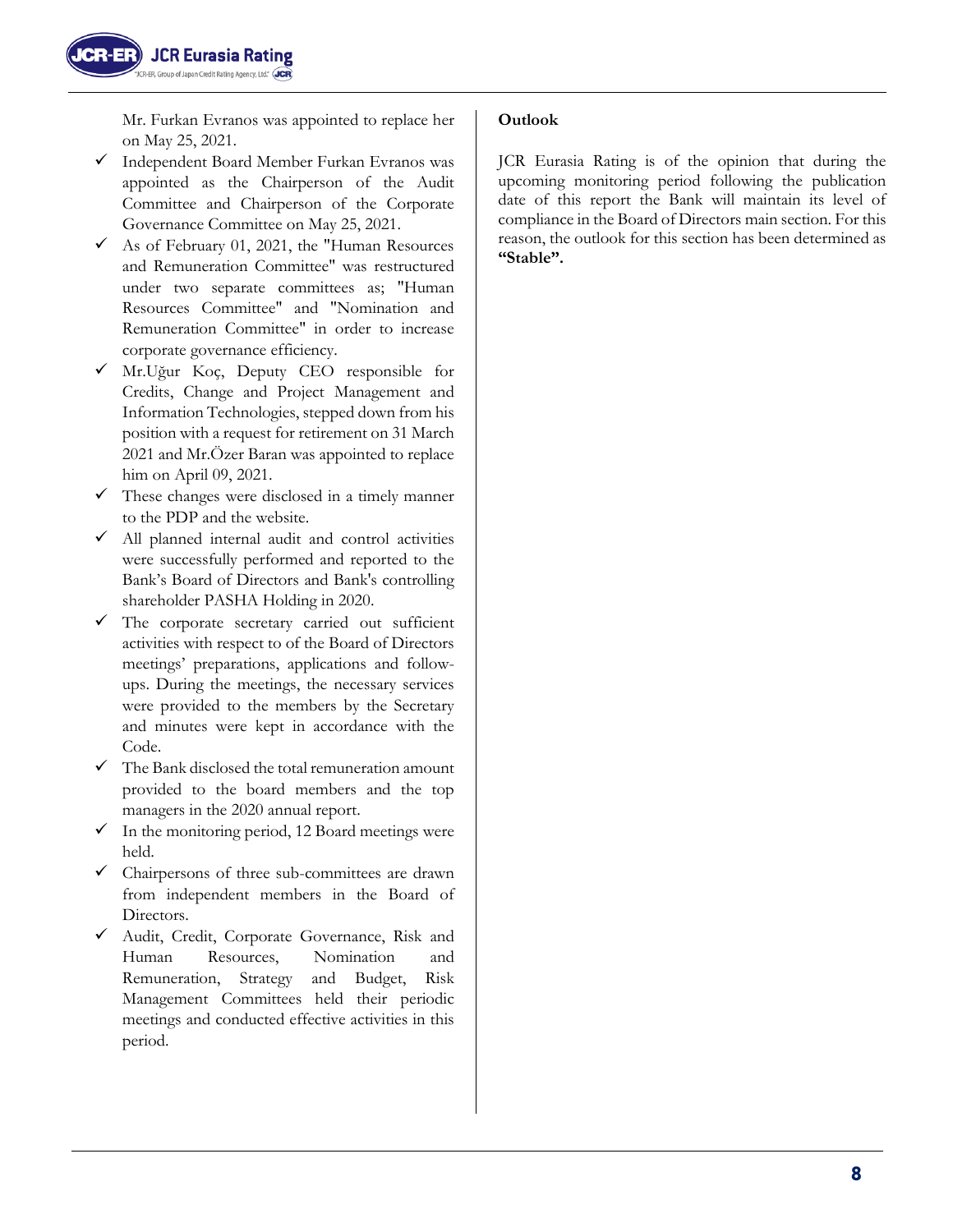

| TABLE:1               |                               |            |         |            |           |
|-----------------------|-------------------------------|------------|---------|------------|-----------|
|                       | <b>SHAREHOLDING STRUCTURE</b> |            |         |            |           |
| Years                 | 2017                          | 2018       | 2019    | 2020       | May, 2021 |
| Paid Capital (000TRY) | 255,000                       | 500,000    | 500,000 | 500,000    | 500,000   |
| Shareholders $(\% )$  |                               |            |         |            |           |
| PASHA BANK OJSC       | 99.92                         | 50.96      | 50.96   | 50.96      | 50.96     |
| PASHA HOLDING LLC     | $\overline{\phantom{a}}$      | 49.00      | 49.00   | 49.00      | 49.00     |
| <b>OTHERS</b>         | 0.08                          | 0.04       | 0.04    | 0.04       | 0.04      |
| <b>Total</b>          | 100                           | <b>100</b> | 100     | <b>100</b> | 100       |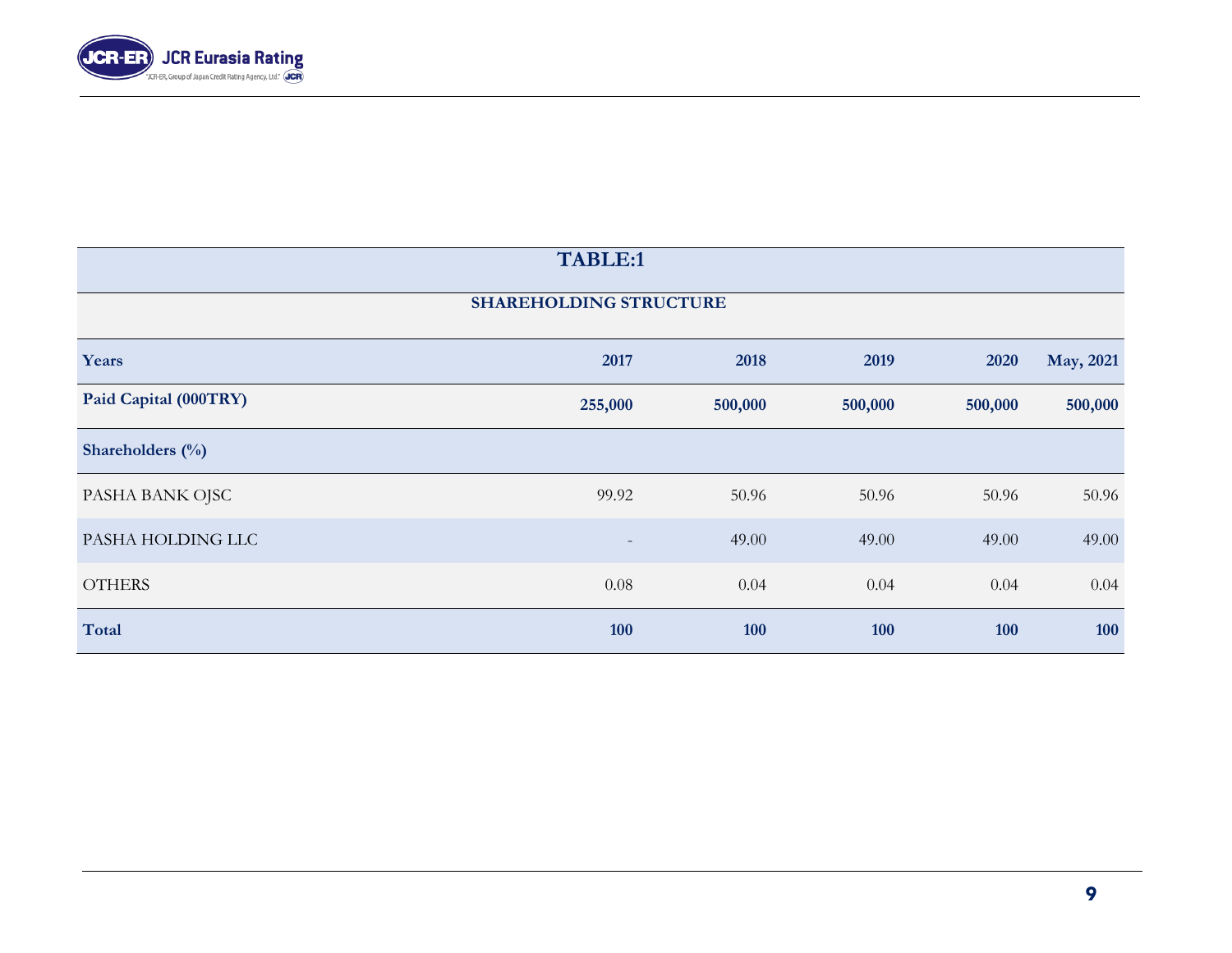

| TABLE: 2                       |                       |                     |                 |                             |                  |                                        |                                           |                                                                                                                                  |
|--------------------------------|-----------------------|---------------------|-----------------|-----------------------------|------------------|----------------------------------------|-------------------------------------------|----------------------------------------------------------------------------------------------------------------------------------|
| <b>BOARD OF DIRECTORS</b>      |                       |                     |                 |                             |                  |                                        |                                           |                                                                                                                                  |
| Name                           | Task                  | <b>Expertise</b>    | Date<br>Elected | <b>Experience</b><br>(Year) | Education        | Executive/<br>Non-<br><b>Executive</b> | Independent/<br><b>Not</b><br>Independent | Committee<br>Membership                                                                                                          |
| Jalal GASIMOV                  | Chairman              | Banker              | 17.08.2015      | 21                          | Master<br>Degree | Non-<br>Executive                      | <b>Not</b><br>Independent                 | Nomination and Remuneration Committee Member                                                                                     |
| Farid MAMMADOV                 | Deputy<br>Chairman    | Banker              | 31.03.2017      | $21\,$                      | Master<br>Degree | Non-<br>Executive                      | <b>Not</b><br>Independent                 | Human Resources Committee Chairperson, Nomination and<br>Remuneration Committee Chairperson, Risk Management Committee<br>Member |
| Shahin<br><b>MAMMADOV</b>      | Member                | Banker              | 31.03.2015      | 17                          | Ph. D.           | Non-<br>Executive                      | <b>Not</b><br>Independent                 | Corporate Governance Committee Member, Human Resources<br>Committee Member                                                       |
| Javid GULIYEV                  | Member                | Banker              | 12.06.2019      | 23                          | Master<br>Degree | Non-<br>Executive                      | <b>Not</b><br>Independent                 |                                                                                                                                  |
| Kamala NURIYEVA                | Member                | Banker              | 25.11.2016      | 23                          | Master<br>Degree | Non-<br>Executive                      | <b>Not</b><br>Independent                 | Audit Committee Member, Risk Management Committee Member                                                                         |
| Ebru OĞAN<br><b>KNOTTNERUS</b> | Member                | Banker              | 02.07.2018      | 29                          | <b>BA</b>        | $Non-$<br>Executive                    | Independent                               | Risk Management Committee Chairperson                                                                                            |
| Furkan EVRANOS                 | Member                | Banker,<br>Lecturer | 25.05.2021      | 21                          | Ph. D.           | Non-<br>Executive                      | Independent                               | Audit Committee Chairperson, Corporate Governance Committee<br>Chairperson                                                       |
| Nuri TUNCALI                   | Member                | Banker              | 29.03.2019      | 36                          | <b>BA</b>        | Non-<br>Executive                      | Independent                               |                                                                                                                                  |
| H. Cenk<br><b>EYNEHAN</b>      | Member,<br><b>CEO</b> | Banker              | 02.08.2013      | 26                          | Master<br>Degree | Executive                              | <b>Not</b><br>Independent                 | Human Resources Committee Member, Nomination and<br>Remuneration Committee Member                                                |